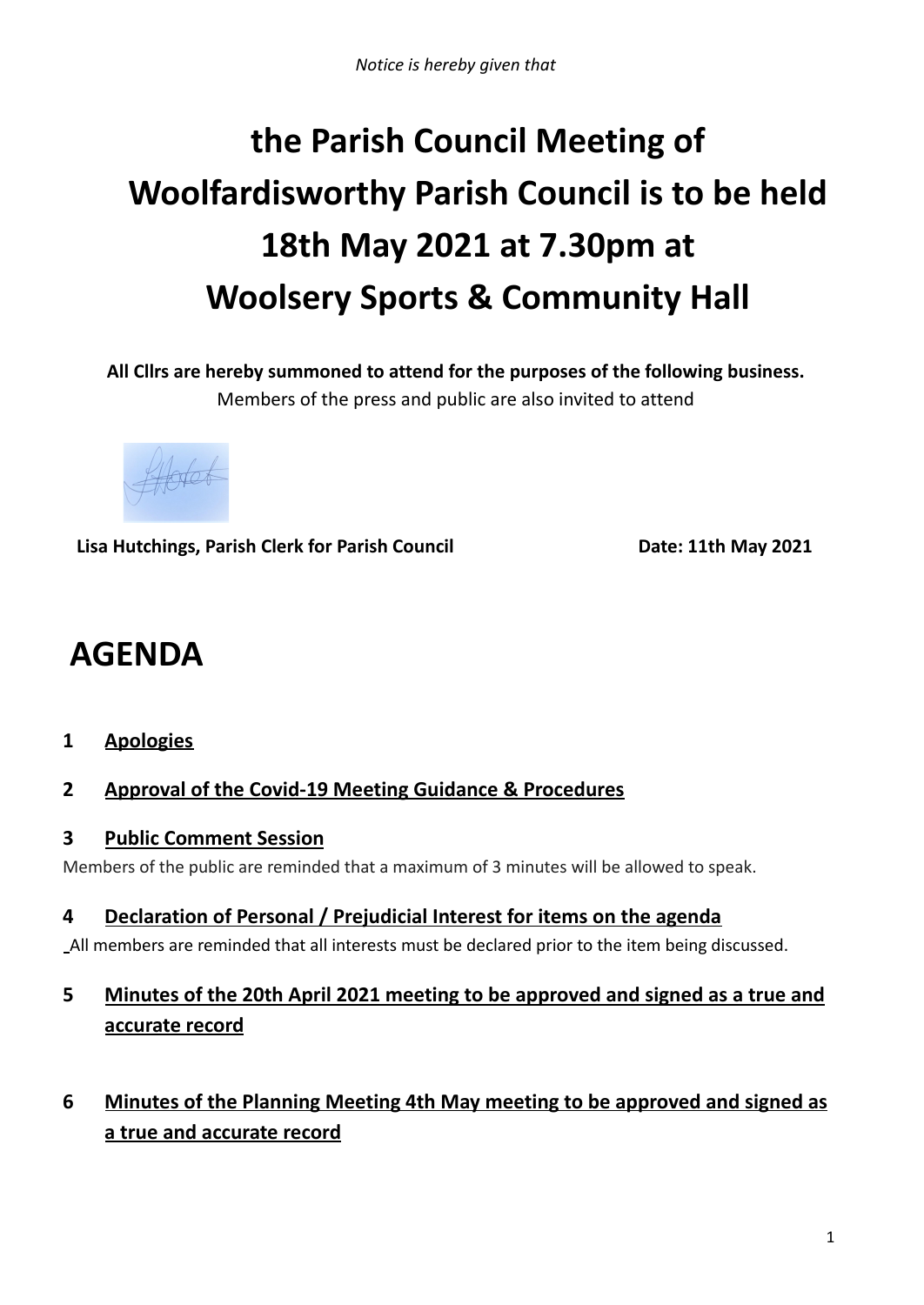# **7 Clerk's Report**

*The items listed below are for information updates only*

- 1) Bucks Mills Old Picnic Table
- 2) Litter Picking on the A361

# **8. Reports from County Cllr, District Cllr and Parish Cllrs**

#### **9. Planning Applications**

#### **Applications**

**[Proposed new bakery and public space, along with new](https://publicaccess.torridge.gov.uk/online-applications/applicationDetails.do?activeTab=summary&keyVal=QRGHZGQKMJN00&prevPage=inTray) garden enclosure to [Hillside](https://publicaccess.torridge.gov.uk/online-applications/applicationDetails.do?activeTab=summary&keyVal=QRGHZGQKMJN00&prevPage=inTray)**

Land Adjacent The Post Office And Store Chapel Street Woolsery Bideford Devon EX39 5QS Ref. No: 1/0410/2021/FUL

# **[Retrospective application for the installation and](https://publicaccess.torridge.gov.uk/online-applications/applicationDetails.do?activeTab=summary&keyVal=QRX5XOQKMOJ00&prevPage=inTray) retention of two Air Source [Heat Pumps](https://publicaccess.torridge.gov.uk/online-applications/applicationDetails.do?activeTab=summary&keyVal=QRX5XOQKMOJ00&prevPage=inTray)**

**Moorhead Farm Woolsery Bideford Devon EX39 5RG Ref. No: 1/0450/2021/FUL** Submission by 22nd May 2021

#### **[First floor extension on existing flat roof terrace](https://publicaccess.torridge.gov.uk/online-applications/applicationDetails.do?activeTab=summary&keyVal=QRHNFKQKMJS00&prevPage=inTray)**

**Underwood House Cranford Bideford Devon EX39 5QW** Ref. No: 1/0414/2021/FUL , Submission by 29th May 2021

#### **Decisions & Appeals – FYI**

1/0309/2021/FUL - Installation of underground LPG tanks and associated pipework. Manor Inn, Woolsery. **Application granted.**

#### **10. Progress of Highways Issues**

#### **Woolsery**

- a) Chapter 8 Training and Cost of Purchasing Cones
- b) Merry Harriers Finger Post Missing Woolsery arm

#### **Bucks Cross**

# **Road Closures**

# **11. Bucks Mills First Time Sewerage Application SWW & Site Meeting (Cllr Spittles)**

- **12. Affordable Housing - Way Forward (Cllr Hill)**
- **13. Parish Plan 2021 - Updates (Cllr Hill)**